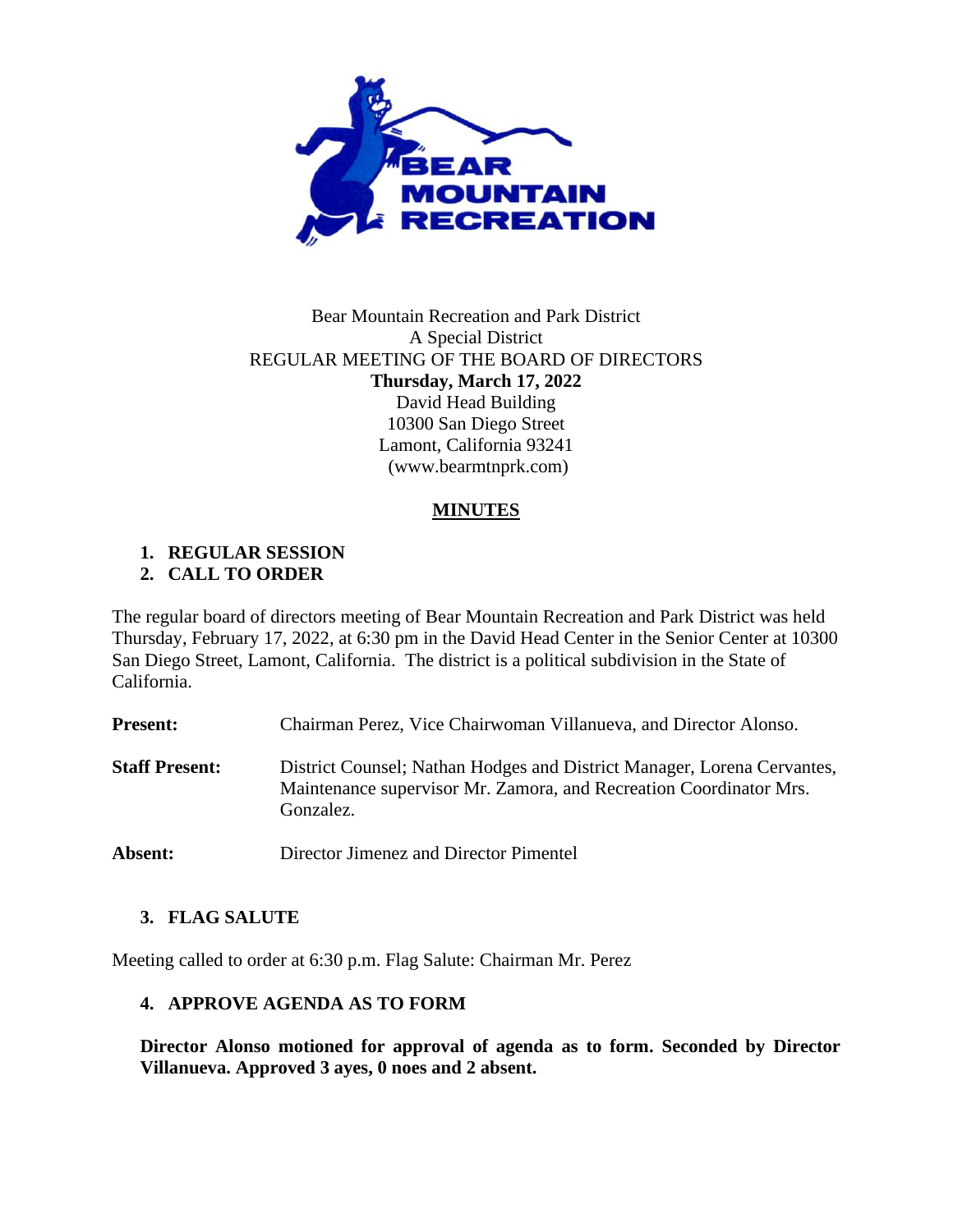### **5. PRESENTATIONS-**

**5.1** United Way/Omni partnering with BMRPD second dose vaccine pop event at the David Head Building. **-**United Way called that they were not going to be using the facility they would not be coming out to do a presentation.

#### **6. PUBLIC COMMENTS a. None**

- **7. ORAL COMMUNICATIONS a. None**
- **8. WRITTEN COMMUNICATIONS a. None**

## **9. CONSENT AGENDA**

Items are considered routine, non-controversial and generally approved in a single motion. A board member may request to have an item removed from the consent calendar for discussion of to be deferred. (May include Minutes, Financials, Resolutions, and Policy & Procedure matters).

- **9.1** Minutes
- **9.2** Pre-signed Vouchers
- **9.3** List of Bills
- **9.4** Resolution 2022-01 zoom meeting

**Director Alonso motioned for approval of consent agenda. Seconded by Director Villanueva. Approved 3 ayes, 0 noes and 2 absent.**

**Mr. Hodges-** Director Pimentel arrived at 6:34 p.m.

## **10. DEPARTMENTS REPORTS: General Manager Report:**

### **Director Jimenez joined the meeting at 6:38 p.m.**

**10.1 Maintenance -Mr. Zamora-** We helped with the event at Weedpatch Park, we just finished redoing the floors in the restrooms, painted the lines in the parking lot, and we are looking into installing doors in the restrooms and this upcoming week we will be draining the swimming pools and refilling, and pressure washing them. The  $28<sup>th</sup>$  of this month we will be closing the soccer field at Bear Mountain Park for maintenance, leveling and reseeding we will be posting that on our website **Mr. Jimenez-** people were impressed with the great condition of the park everything was nice and clean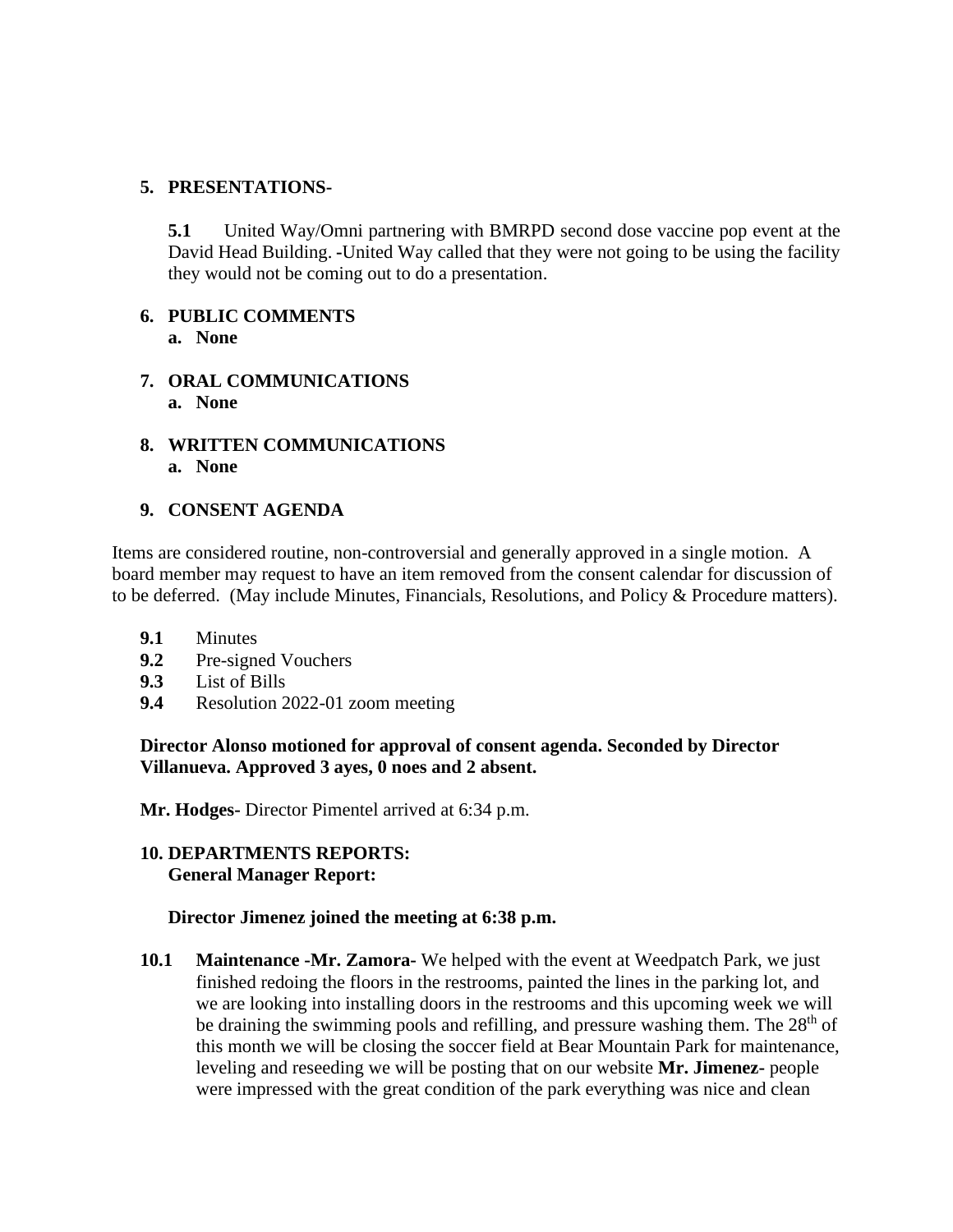**Mr. Zamora-** thank you, I will let our team know **Mr. Jimenez-** I am glad that we have a new person in our maintenance and happy that it was someone that did community services with us and got hired that shows that everything is possible **Mrs. Cervantes-** we have had very good workers through that program and hired a couple of them.

- **10.2 Recreation- Mrs. Gonzalez-** the flyer that I provided to you guys has as much information regarding the soccer league that I could put on there, I also included the price, that would be 150 dollars and that is the fee that we need to charge for us to have the league **Mrs. Cervantes-** do you guys have any questions, this is the time if you guys don't agree so we can approve it at the next board meeting, Mrs. Gonzales already started passing out the donation letters she has been working on that. **Mr. Jimenez-** I like the flyer but I think the district should invest money to start and charge less because we live in a low income community I don't think 150 dollars is a realistic price, we should put in at least 5,000 dollars **Mr. Hodges-** I just want to comment on how to get a business started one thing that you're not seeing on this that should probably be included is a contentiously that when you start up a business or a program there's going to be costs that are not planned for, I understand your position that you should reduce the price from 150 dollars but you don't want to reduce it to much because there are going to be those contentiousness that come up and if you want to sustain its self you want to generate more money, the district doesn't have a lot of money to start with and if you want to start it this year your going to have to find a way to allocate money from another program to this or its going to fail the first year I understand 150 dollars per person it's a lot but its still cheaper than AYSO by 125 dollars at least the cost that you see here is probably not the real cost even with the donations from my office and the other donations the subtotal to starting this league is probably over 26,000 and I know that from a personal experience of starting a business there's a lot of cost that might arise that you never plan for **Mr. Pimentel**how long is the season **Mrs. Gonzales-** I want it to start in September and end in November **Mr. Pimentel-** 150 dollars for the entire season is a good price **Mr. Perez**this is calculated for 150 players **Mrs. Gonzales-** I did the estimate on 305 players but I broke it down to 150 players **Mrs. Villanueva-** regarding the cost I think it would be a good idea if we could make some sort of packet for those families with more than one child **Mr. Perez-** one thing that I would like to see when we get this approved is a connection with Arvin High School that there woman's soccer is undefeated and maybe they could help coach Mrs. Gonzales- one thing that I wanted to talk to you guys about was uniforms I went on line and did a lot of research and the cheapest one that I found was 10 dollars but its ugly I want uniforms that look like real uniforms and those come out 30 dollars **Mr. Hodges-** before you move forward with donations the board needs to approve that there is going to be a soccer league **Mr. Jimenez-** changing the subject are we having an Easter Egg Hunt this year **Mr. Cervantes-** yes we are Mr. Jimenez- what are the dates of the Easter Egg Hunt **Mrs.**  Gonzales- in Arvin it will be on April 15<sup>th</sup> and Lamont April 16<sup>th</sup>
- **10.3 District Manager- Mrs. Cervantes-** I want to give a time line for the PER Capita Grant on of the first things we needed to do was pass the resolution we did that already the second thing on the time line was identify the project we did that the third item was submit the package and the deadline for that was December 31, 2021we did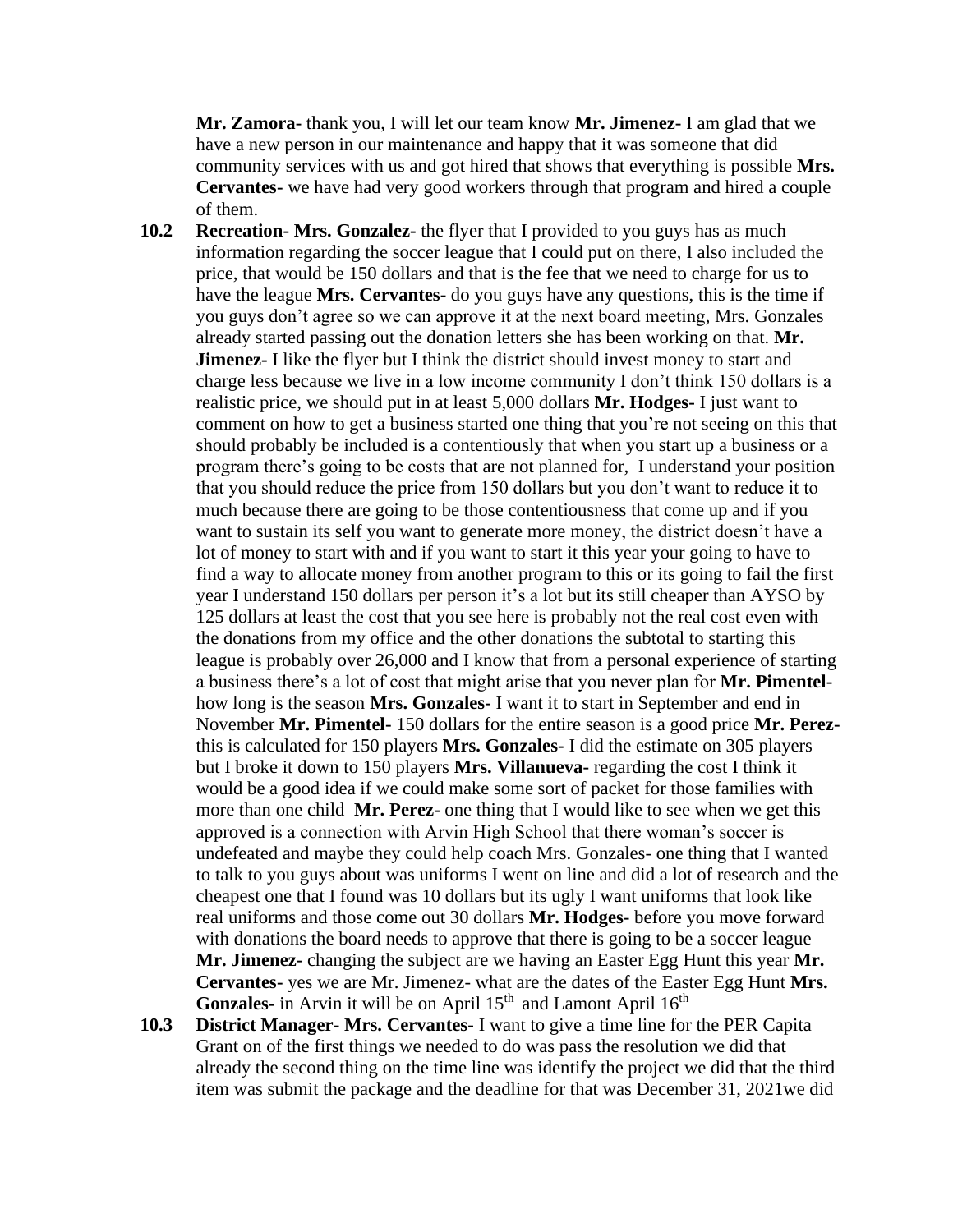that and then sign the PER Capital contract we've done that and the deadline for that is June 1, 2022 so we are ahead with everything we need to do to complete all the PER Capita project the recommended deadline is December 2023 **Mr. Hodges-** the one way that I'm seeking to protect the district in that situation is rather than just create the bid packet is to put what the contract is going to look like and what terms what they are going to be bound too and the contract we need to do what it takes to protect the district we don't have a lot of money so we need to do it right instead of fast

# **11. CALENDAR OF EVENTS:**

- **11.1 Committee Meetings- none**
- **11.2 Events-Schedule for David Head Center- update**
- **11.3 Events-Senior Center- update**

## **12. DISTRICT BOARD MATTERS:**

**12.1 Discussion:** 2022 Board Organization Chart **Potential Action:** Approve the 2022 Board Organization Chart

### **Director Alonso motioned for approve the 2022 Board Organization Chart, Seconded by Director Jimenez. Approved 5 ayes, 0 noes and 0 absent.**

- **12.2 Discussion:** 2022 Board Committees
- **12.3 Discussion:** 2022 Per Capita Tennis Court Project Bids for Lighting, Fencing, Resurfacing. **Potential Action:** Approve the bids for the Tennis Courts.  **Mr. Perez-** Table this item for our next regular board meeting.
- **12.4 Discussion:** Engagement Letters for Audit ending June 30, 2021, with Brown Armstrong Accountancy Corporation. **Potential Action:** Approve the use engagement letters for Audit ending June 30, 2021

### **Director Alonso motioned for approve the use engagement letters for audit ending June 30, 2021, Seconded by Director Pimentel. Approved 5 ayes, 0 noes and 0 absent.**

**12.5 Discussion:** 2022-01 Resolution Zoom Meetings pursuant to AB 361. **Potential Action:** Approve 2022-01 Resolution Zoom Meetings.

### **Director Alonso motioned for approve 2022-01 Resolution Zoom Meetings. Seconded by Director Pimentel. Approved 5 ayes, 0 noes and 0 absent.**

**12.6 Discussion:** United Way/Omni would like to partner with BMRPD to facilitate a second dose vaccine pop-up event at the David Head Building. BMRPD would be sponsoring the building.